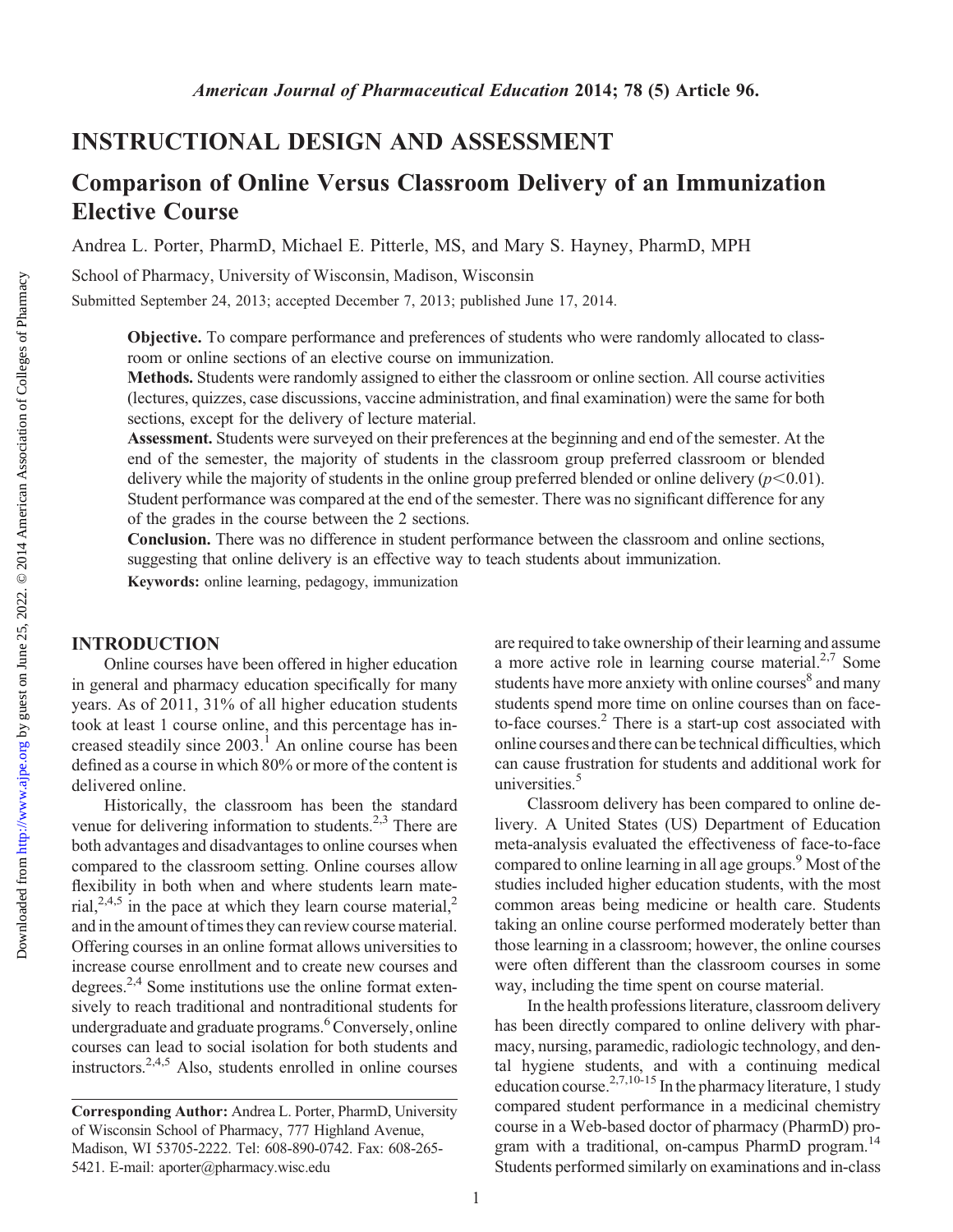assessments; however, the on-campus students performed significantly better on preclass assessment quizzes, case presentations, and final grades. Another study showed that students randomly assigned to either a distance-learning or traditional classroom delivery method for a therapeutics course module performed similarly.<sup>15</sup> There is a lack of evidence in the pharmacy education literature about a direct comparison of online to classroom delivery of course material, especially with the same cohort of students for an entire course.

The Accreditation Council for Pharmacy Education (ACPE) supports colleges and schools of pharmacy in implementing innovative teaching delivery methods for courses and states that institutions must evaluate if the changes made were effective.<sup>16</sup> Additionally, the ACPE standards mention that institutions must use teaching and learning methods that meet the "diverse learning needs of students" and enable "students to transition from dependent to active, self-directed, lifelong learners."

The University of Wisconsin School of Pharmacy is a traditional 4-year PharmD program. The Comprehensive Immunization Delivery elective course had previously been offered in the spring semester and only third-year (P3) students could take the course, with approximately 70% of students (90 to 100) enrolling. This course allowed students to provide immunizations under the supervision of a pharmacist while they were pharmacy interns and independently once they became a licensed pharmacist. Pharmacy students in Wisconsin could work as interns after completing their second year of the PharmD program. Interns could participate in pharmacy-based immunization programs if they had completed immunization training that fulfilled the requirements in Wisconsin Act 68, which the Comprehensive Immunization Delivery course did.

Several curricular changes were implemented for required PharmD degree courses with the class that began in fall 2011. These changes resulted in second-year (P2) students being able to take an elective course during the spring semester, which they had not been able to do in previous years.

During the spring semester of 2013, both P2 and P3 students could take the immunizations elective course for the first time. The high interest in this elective course created a challenge for the course instructor, as 2 classes of students were able to take the immunizations course in the same semester and the anticipated enrollment of students far exceeded the capacity of the lecture halls. Because all students could not take the course in the classroom setting, an online section option was explored.

At the time of this study, the University of Wisconsin School of Pharmacy had not routinely used online courses. The school had used blended learning for several

required courses. Additionally, there had been a campuswide initiative for educational innovation with the university that supported creative ways of delivering courses and a desire for the development of online courses over the previous year. The primary objective for this study was to determine how online course delivery compared to classroom course delivery in student performance, opinions, and preferences when students were randomly assigned to a section. Additionally, faculty time required to teach an online course was measured.

### **DESIGN**

The Comprehensive Immunization Delivery course met for 50 minutes once a week. The classroom section of the 1-credit course was conducted exactly as it had been in previous years. Although, the course lectures were traditionally offered in the classroom and were not recorded in the lecture capture system, there was 1 week that the class did not meet and the lecture was available online. All students were required to attend a hands-on vaccine administration laboratory session as well as to complete and respond to a written vaccine administration question assignment. There were 2 quizzes in the course (1 in class and 1 online) and a final comprehensive examination. The only additional assignments compared to previous years were completion of 2 survey instruments, 1 at the beginning of the semester and 1 at the end of the semester. All students in the course received points toward their course grade for completing both survey instruments, which assessed their opinions and preferences. No additional coursework was assigned to students who participated in the study.

Besides the location of the lectures, all other course activities were identical for both sections. The classroom lectures were recorded for the online section and were only available to those students registered for that section. The recorded lectures showed the instructor's presentation slides and included the audio of the presentation. Students in the online section could watch the lecture at any time and as many times as they wanted. All students already were familiar with recorded lectures and the lecture capture system as other courses in the PharmD program recorded all live lectures for student reference. Students in the classroom section had access to the course instructor during class. Both sections could access the course instructor through e-mail and the instructor was available for appointments to discuss any course questions or concerns.

The study included both P2 and P3 students. Students who preregistered for the course and were interested in participating in the study provided written informed consent. Recruitment e-mails were sent to students who did not complete consent forms but had preregistered for the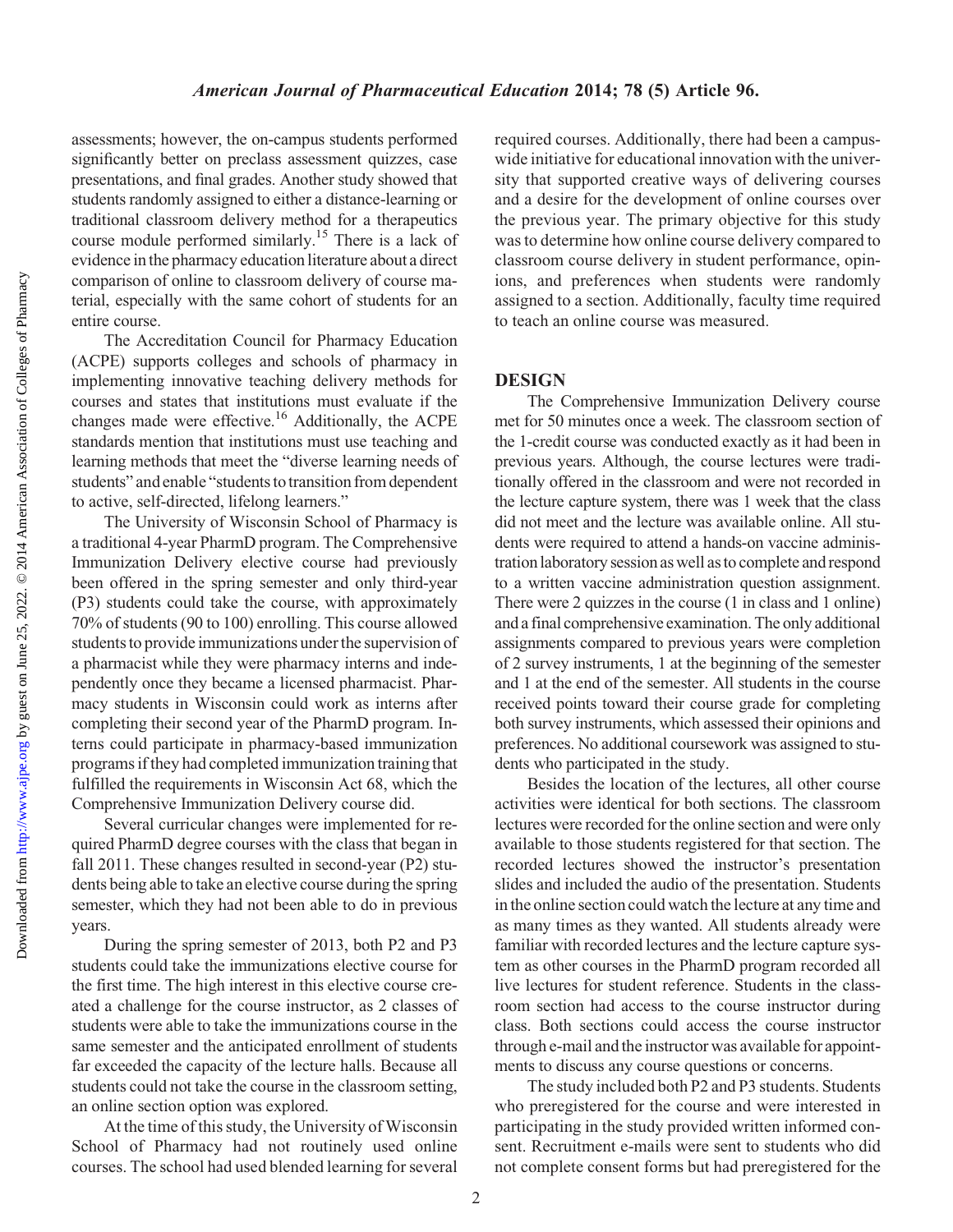# course. Consent forms were accepted until the start of the spring 2013 semester. Students were offered \$10 on their university card to cover printing costs as an incentive for participating in the research study. The lecturing faculty member was blinded to the participation status of the students. All students who enrolled in the course through the preregistration process were randomly assigned to either the classroom or online section using block randomization. Students were informed by e-mail of their randomization and given the registration number for that course. Exceptions to the randomization (eg, scheduling conflicts, personal issues) were not allowed. American Journal of Pharmaceutical Education 2014; 78 (5) Article 96.

Faculty time spent on the online course development was minimal as the in-class lectures were recorded and then posted online for the online section. Information and instructional technology support was instrumental in making sure the online section had access to the recorded lectures in a timely fashion. No new technology was purchased for implementation of the online section. As a result of increased enrollment in the course, there was an increase in faculty time required for grading assignments and conducting the hands-on laboratory sessions. Also, because of the overall increase in course enrollment, additional proctors were required to administer the inclass quiz and final examination.

## EVALUATION AND ASSESSMENT

One hundred forty students participated in the study for a participation rate of 83.3% (Figure 1). The survey instrument administered at the beginning of the spring semester included questions about demographic information, technology, and course delivery. Questions were formatted as multiple choice or statements that used a 5-point scale (strongly agree, agree, neutral, disagree, strongly disagree). The survey instrument included open-ended questions regarding perceived advantages and disadvantages of each delivery method. The survey instrument at the end of the spring semester included questions about demographic information and course delivery. Many of the questions were the same in both format and content as those on the first survey instrument; however, some new concepts related to course delivery were explored using the question formats described previously. Both survey instruments had 28 questions. Content ideas were based on previously published studies involving online courses or components of courses.<sup>17-19</sup> Only survey data from students who consented to participate in the study were included in the analysis.

At the beginning of the spring 2013 semester, baseline demographic data (Table 1) were obtained from the University of Wisconsin Registrar's Office about study participants. Demographic and survey data were combined in



Figure 1. Consolidated Standards of Reporting Trials (CONSORT) diagram. (Abbreviations: P2s=Second-year pharmacy students; P3s=Third-year pharmacy students.)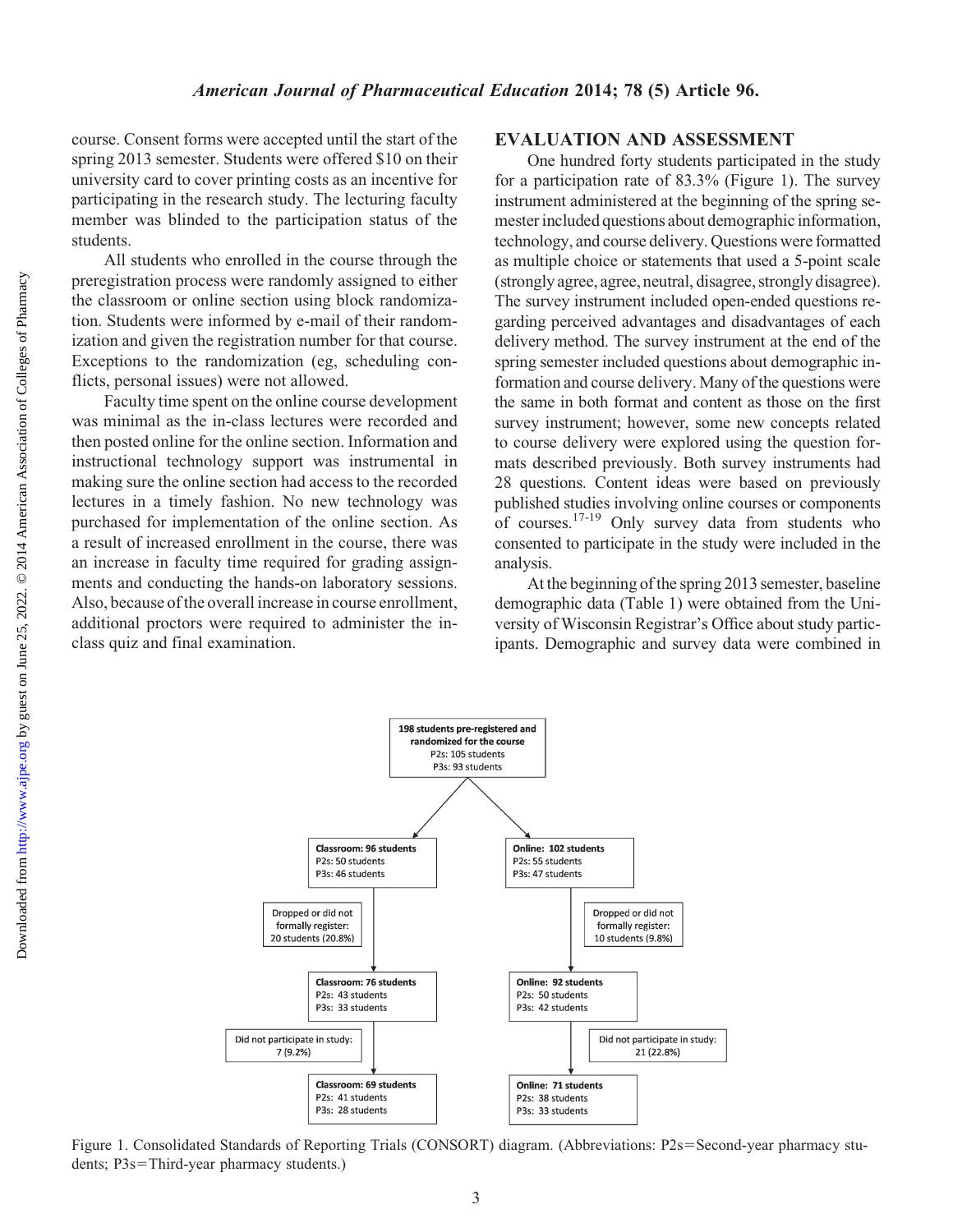Excel and analyzed with Excel 2010 and SPSS, version 20 (IBM Corp, Armonk, NY). Descriptive statistics were used to categorize preferences, demographic information for students, and student responses to open-ended questions. Continuous data, such as quiz scores and grades between sections, were compared using t tests. Letter grades earned at the end of the semester were converted to a 4-point scale. Pearson chi-square tests were used to compare nominallevel variable results to each other. Strongly agree and agree responses as well as strongly disagree and disagree responses were collapsed for analysis. For all statistical analyses, a probability less than 0.05 was considered significant. This study was reviewed and approved by the University of Wisconsin Education Research Institutional Review Board.

Most students had access to the Internet while off campus and most students owned a laptop computer (97% classroom vs 96% online). Only 41.4% of students

| Table 1. Demographics of Pharmacy Students Enrolled in the Online or Classroom Section of an Immunization Elective Course |  |  |  |  |  |
|---------------------------------------------------------------------------------------------------------------------------|--|--|--|--|--|
|---------------------------------------------------------------------------------------------------------------------------|--|--|--|--|--|

|                                                                    | <b>Classroom</b><br>$(n=69)$ , No. $(\%)$ | Online<br>$(n=71)$ , No. $(\%$ ) |
|--------------------------------------------------------------------|-------------------------------------------|----------------------------------|
| Demographic information                                            |                                           |                                  |
| <b>Sex</b>                                                         |                                           |                                  |
| Male                                                               | 26(37.7)                                  | 25(35.2)                         |
| Female                                                             | 43 $(62.3)$                               | 46(64.8)                         |
| Average age                                                        | 24.5                                      | 24.6                             |
| Average grade point average                                        | 3.35                                      | 3.42                             |
| No. of years for prepharmacy coursework                            |                                           |                                  |
| 2 years                                                            | 9(13.0)                                   | 10(14.1)                         |
| 3 years                                                            | 24 (34.8)                                 | 24(33.8)                         |
| 4 years                                                            | 23(33.3)                                  | 21(29.6)                         |
| $>4$ years                                                         | 14(20.3)                                  | 16(22.5)                         |
| Highest degree earned                                              |                                           |                                  |
| No degree                                                          | 31 (44.9)                                 | 33 $(46.5)$                      |
| Bachelor of science/bachelor of arts                               | 34 (49.3)                                 | 36(50.7)                         |
| Master's                                                           | 2(2.9)                                    | 2(2.8)                           |
| Doctor of philosophy                                               | 1(1.4)                                    | $\mathbf{0}$                     |
| Other                                                              | 1(1.4)                                    | $\theta$                         |
| Technology                                                         |                                           |                                  |
| Access to internet when not on campus (could select more than one) |                                           |                                  |
| Dial-up Internet                                                   | 2(2.9)                                    | $\mathbf{0}$                     |
| <b>Broadband Internet</b>                                          | 57 (82.6)                                 | 60(84.5)                         |
| Cellular Internet                                                  | 21(30.4)                                  | 24(33.8)                         |
| Wifi at a business or noncampus library                            | 15(21.7)                                  | 26(36.6)                         |
| None                                                               | $\overline{0}$                            | $\mathbf{0}$                     |
| Technology that students own (could select more than one)          |                                           |                                  |
| Desktop                                                            | 6(8.7)                                    | 10(14.1)                         |
| Laptop                                                             | 67(97.1)                                  | 68 (95.8)                        |
| iPad or tablet                                                     | 12(17.4)                                  | 22(31.0)                         |
| Smartphone                                                         | 47(68.1)                                  | 53 (74.6)                        |
| Consider themselves tech "savvy"                                   |                                           |                                  |
| Strongly agree                                                     | 7(10.1)                                   | 11(15.5)                         |
| Agree                                                              | 30(43.5)                                  | 28(39.4)                         |
| Neutral                                                            | 19(27.5)                                  | 21(39.6)                         |
| Disagree                                                           | 9(13.0)                                   | 10(14.1)                         |
| Strongly disagree                                                  | 4(5.8)                                    | 1(1.4)                           |
| Course delivery experience                                         |                                           |                                  |
| Students that have taken a course completely online.               | 28 (40.6)                                 | 30 (42.3)                        |
| Students that have taken $>1$ course completely online.            | 13(18.8)                                  | 7(9.9)                           |
| Students that have taken a course that is mostly online with some  | 17(24.6)                                  | 15(21.1)                         |
| face-to-face interactions with instructor.                         |                                           |                                  |
| Students that have taken a course that is blended in nature.       | 35(50.7)                                  | 38 (53.5)                        |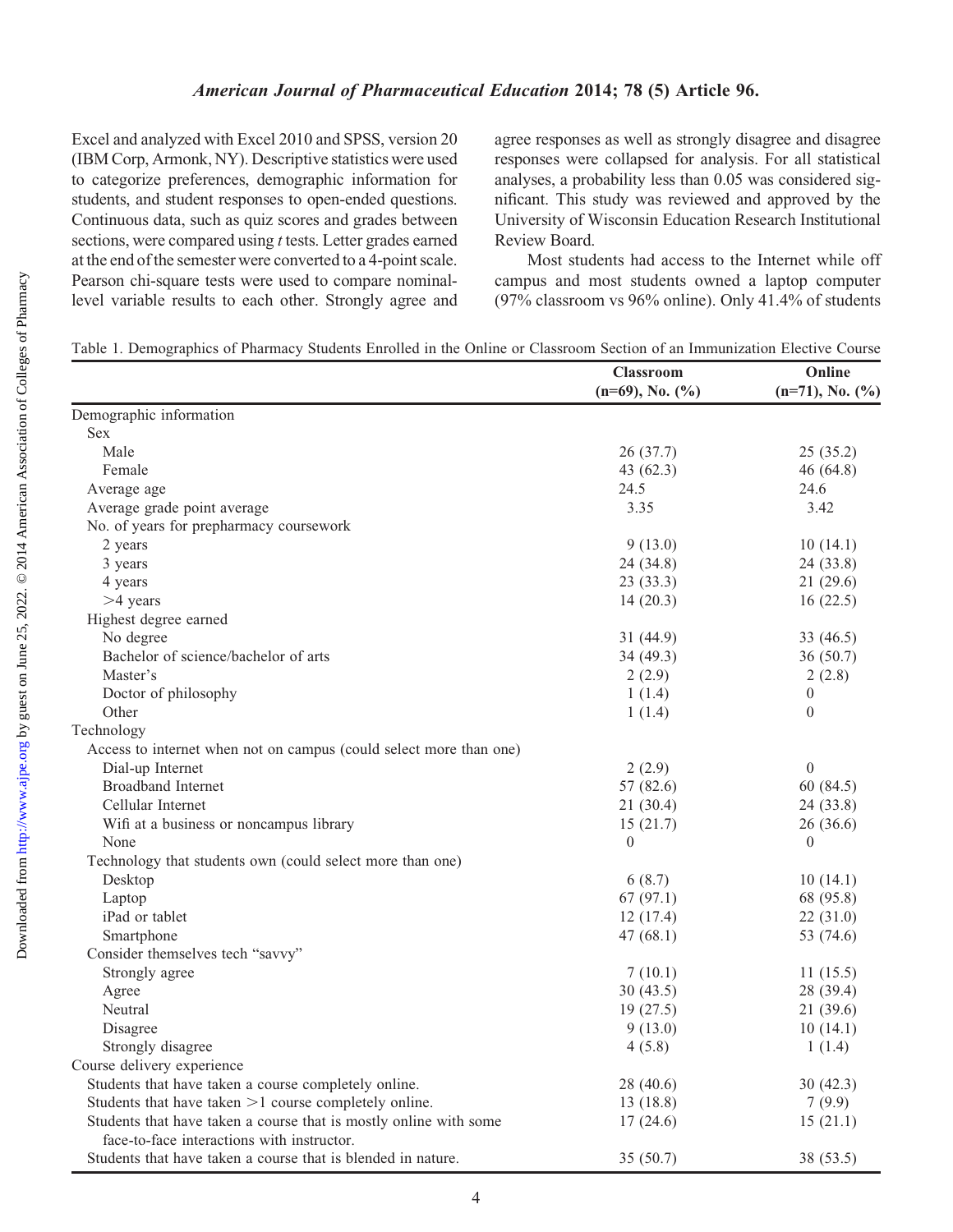had previously taken an online course. Approximately half of the students did not consider themselves technologically savvy, with 46% of students in the classroom group and 55% of students in the online group responding with neutral, disagree, or strongly disagree.

Student preferences for course delivery method were assessed through questions in the student survey instrument. Preferences for course delivery strategies did not differ between sections at the beginning of the semester (Table 2). The majority of students in both groups preferred taking the course in the classroom or a blended setting. At the end of the semester, the majority of students in the classroom group preferred classroom or blended delivery while the majority of students in the online group preferred blended or online delivery  $(p<0.01)$ . Sixty-four students' course delivery preference changed from the beginning to the end of the course. Five students changed their preference to classroom, 27 switched their preference to online, and 31 preferred blended learning. There was no significant difference whenthe changes were broken down by delivery system experienced  $(p=0.09)$ . Overall, students felt that they would learn more with a blended delivery method, with 51% of students selecting blended.

In response to open-ended questions, students in the classroom group felt that advantages to that delivery method were the ability to ask questions in real time (45%); the schedule, which helped students stay on track with the material (34%); and having face-to-face contact with the professor (14%). Disadvantages to this delivery method were not having access to lecture capture for a variety of reasons (63%) and inflexibility with the course related to student schedules (26%). Students in the online group felt that being able to have a flexible schedule to complete the course at their own pace (88%) and being able to pause or watch a lecture again (45%) were advantages to this delivery method. Disadvantages included getting behind in the course (39%) and not being able to ask questions right away (28%).

Regardless of the delivery method to which students were randomized, they felt that method was effective and helped them learn (Table 3). Students who experienced the classroom delivery of the course felt that method did not allow for flexibility with their schedules while students in the online group felt that method did  $(p<0.001$  for both groups). In both groups, students preferred to complete coursework at their own pace. A relatively large, but not significant increase  $(p=0.1)$  in proportion of classroom students indicated that they preferred working at their own pace at the end of the semester compared to the beginning. More students inthe classroom group felt that they had an opportunity to ask questions of the instructors throughout the semester compared to the online group  $(p<0.001)$ . No difference was found between groups in the anticipated amount of time they would spend or the actual amount of time they spent on the class. When the groups were combined and presurvey results were compared to postsurvey results, students thought that they would spend more time than they actually did each week.  $(2.4\pm0.86 \text{ vs } 1.6\pm0.66; p<0.001)$ 

Most students (68%) stated they would take an online course again. Eighty-six percent of students agreed with the statement that online courses with some face-to-face interaction should be offered for some courses. Additionally, when asked to respond to the statement that all courses except for laboratories should be delivered online, most students (73%) disagreed.

Student grades were compared between sections at the end of the spring semester. Final course grades were assigned their associated GPA (eg,  $A=4$ ,  $AB=3.5$ ,  $B=3$ ) for analysis. There was no significant difference in course

|                                      | Time<br>Spent, <sup>a</sup><br>Hours (SD) | <b>Preferred Method of</b><br>Course Delivery, No. (%) |                  |                |                   | <b>Preferred Method for</b><br>Taking Quizzes, No. (%) |          |                              |
|--------------------------------------|-------------------------------------------|--------------------------------------------------------|------------------|----------------|-------------------|--------------------------------------------------------|----------|------------------------------|
|                                      |                                           | Online                                                 | <b>Classroom</b> | <b>Blended</b> | No.<br>Preference | Paper                                                  | Computer | N <sub>0</sub><br>Preference |
| Classroom<br>precompletion $(n=69)$  | 2.4(0.9)                                  | 4(6)                                                   | 29(42)           | 26(38)         | 10(15)            | 30(44)                                                 | 18 (26)  | 21(30)                       |
| Online<br>precompletion $(n=71)$     | 2.4(0.8)                                  | 9(13)                                                  | 24 (34)          | 28 (39)        | 10(14)            | 24(35)                                                 | 26(38)   | 18 (27)                      |
| Classroom<br>postcompletion $(n=69)$ | 1.7(0.6)                                  | 11 $(16)^b$                                            | $19(28)^{b}$     | 38 $(55)^{b}$  | $1(1)^{a}$        | 24(35)                                                 | 26(38)   | 18 (26)                      |
| Online<br>postcompletion $(n=70)$    | 1.6(0.7)                                  | $28(39)^{b}$                                           | $12 (17)^{b}$    | 30 $(43)^a$    | $1(1)^{b}$        | 17(24)                                                 | 38 (54)  | 15(21)                       |

Table 2. Preferences of Pharmacy Students Enrolled in the Classroom or Online Sections of an Immunization Elective Course

<sup>a</sup> Time spent or expected to be spent.

 $b$  p < 0.009; chi-square test; nonsignificant unless noted.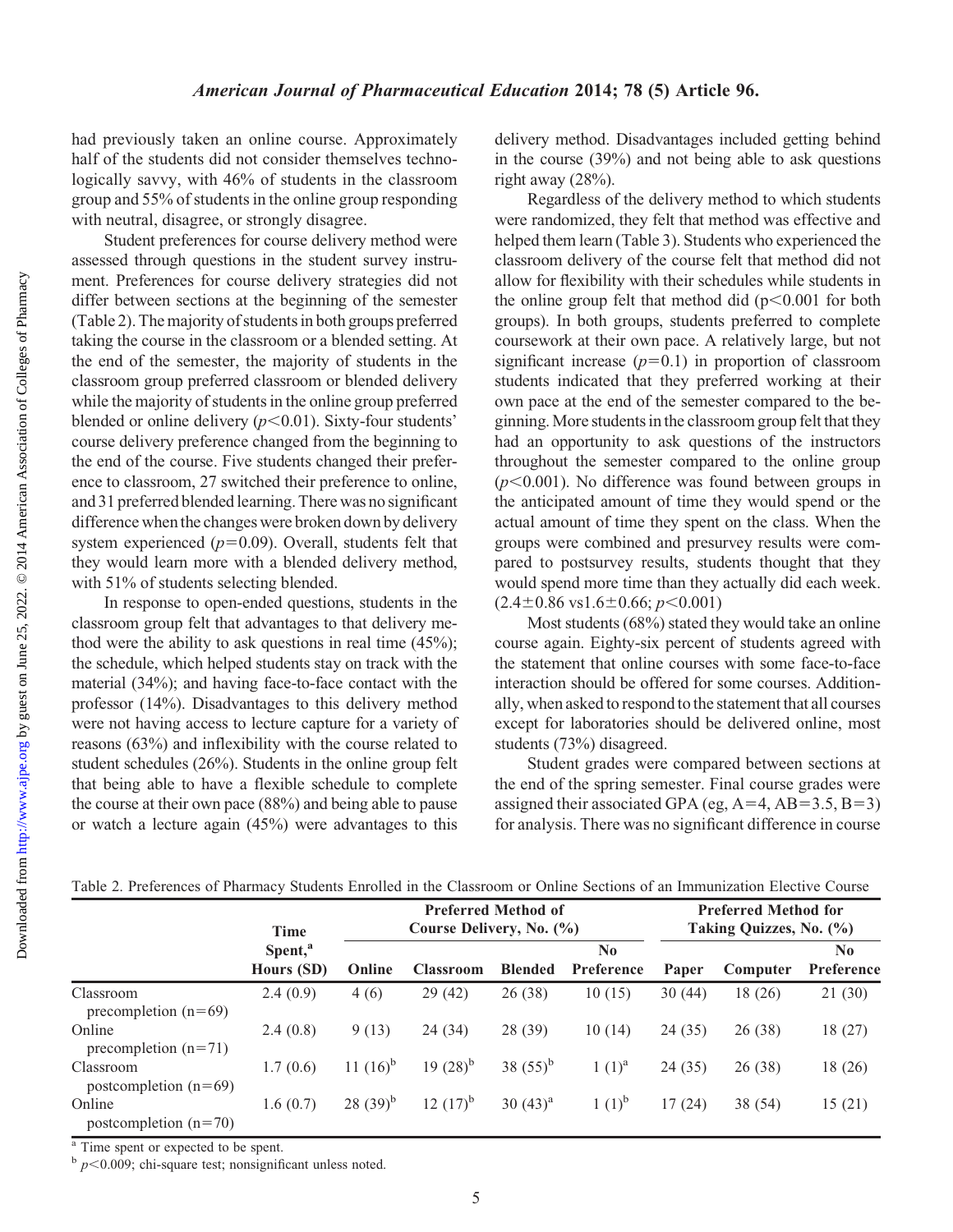# American Journal of Pharmaceutical Education 2014; 78 (5) Article 96.

|                                                                                              | <b>Classroom</b><br>Precompletion<br>$(n=69)$ , | Online<br>Precompletion<br>$(n=71)$ , | opinions on Benvery intended for an immunication Electric Course<br><b>Classroom</b><br>Postcompletion<br>$(n=69)$ , | Online<br>Postcompletion<br>$(n=70)$ , |
|----------------------------------------------------------------------------------------------|-------------------------------------------------|---------------------------------------|----------------------------------------------------------------------------------------------------------------------|----------------------------------------|
| <b>Item</b>                                                                                  | No. $(\% )$                                     | No. $(\% )$                           | No. $(\% )$                                                                                                          | No. $(\% )$                            |
| Delivery method will be/was effective                                                        |                                                 |                                       |                                                                                                                      |                                        |
| Agree                                                                                        | 50 (72)                                         | 53 (75)                               | 50 (70)                                                                                                              | 56 (80)                                |
| Neutral                                                                                      | 13(19)                                          | 11(16)                                | 9(13)                                                                                                                | 6(9)                                   |
| Disagree                                                                                     | 6(9)                                            | 7(10)                                 | 12(17)                                                                                                               | 8(11)                                  |
| Delivery method will help/helped me<br>learn                                                 |                                                 |                                       |                                                                                                                      |                                        |
| Agree                                                                                        | 51 (75)                                         | 48 (68)                               | 46(67)                                                                                                               | 55 (79)                                |
| Neutral                                                                                      | 10(15)                                          | 17(24)                                | 12(17)                                                                                                               | 4(6)                                   |
| Disagree                                                                                     | 7(10)                                           | 6(8)                                  | 11(16)                                                                                                               | 11(16)                                 |
| Delivery method will allow/allowed                                                           |                                                 |                                       |                                                                                                                      |                                        |
| flexibility with my schedule                                                                 |                                                 |                                       |                                                                                                                      |                                        |
| Agree                                                                                        | 8 $(12)^{b}$                                    | 66 $(93)^{b}$                         | $(9)^{b}$                                                                                                            | 65 $(93)^{b}$                          |
| Neutral                                                                                      | $19(28)^{b}$                                    | $2(3)^{6}$                            | 11 $(16)^b$                                                                                                          | 5 $(7)^{6}$                            |
| Disagree                                                                                     | 42 $(61)^{b}$                                   | 3 $(4)^{b}$                           | 52 $(75)^{b}$                                                                                                        | 0 <sup>b</sup>                         |
| Delivery method will make/made a<br>big difference in my performance<br>(grade in class)     |                                                 |                                       |                                                                                                                      |                                        |
| Agree                                                                                        | 22(32)                                          | 20(28)                                | 18(26)                                                                                                               | 23(33)                                 |
| Neutral                                                                                      | 26(38)                                          | 25(35)                                | 31(45)                                                                                                               | 24(34)                                 |
| Disagree                                                                                     | 21(30)                                          | 26(37)                                | 20(29)                                                                                                               | 23(33)                                 |
| I prefer live lectures over online<br>lectures                                               |                                                 |                                       |                                                                                                                      |                                        |
| Agree                                                                                        | 37(54)                                          | 27(39)                                | 34(49)                                                                                                               | 29(41)                                 |
| Neutral                                                                                      | 15(22)                                          | 22(31)                                | 18(26)                                                                                                               | 18(26)                                 |
| Disagree                                                                                     | 17(25)                                          | 21(30)                                | 17(25)                                                                                                               | 23(33)                                 |
| I prefer instructors who incorporate                                                         |                                                 |                                       |                                                                                                                      |                                        |
| technology into their teaching                                                               |                                                 |                                       |                                                                                                                      |                                        |
| Agree                                                                                        | 44 (67)                                         | 53 (75)                               | $23(62)^c$                                                                                                           | 58 $(83)^c$                            |
| Neutral                                                                                      | 23(33)                                          | 17(24)                                | $26(38)^c$                                                                                                           | $10(14)^{c}$                           |
| Disagree                                                                                     | $\mathbf{0}$                                    | 1(1)                                  | $0^{\circ}$                                                                                                          | $2(3)^{c}$                             |
| I prefer to complete coursework<br>at my own pace rather than a<br>required pace             |                                                 |                                       |                                                                                                                      |                                        |
| Agree                                                                                        | 34 (49)                                         | 36(51)                                | 49 (71)                                                                                                              | 41 (59)                                |
| Neutral                                                                                      | 23(33)                                          | 23(32)                                | 14(20)                                                                                                               | 15(21)                                 |
| Disagree                                                                                     | 12(17)                                          | 12(17)                                | 6(9)                                                                                                                 | 14(20)                                 |
| The learning experience I had met<br>my expectations                                         |                                                 |                                       |                                                                                                                      |                                        |
| Agree                                                                                        |                                                 |                                       | 41 (59)                                                                                                              | 42(60)                                 |
| Neutral                                                                                      |                                                 |                                       | 15(22)                                                                                                               | 15(21)                                 |
| Disagree                                                                                     |                                                 |                                       | 13(19)                                                                                                               | 13(19)                                 |
| I had adequate opportunity to ask<br>questions of the instructors<br>throughout the semester |                                                 |                                       |                                                                                                                      |                                        |
| Agree                                                                                        |                                                 |                                       | 49 $(71)^{b}$                                                                                                        | $23(33)^{b}$                           |
| Neutral                                                                                      |                                                 |                                       | $12 (17)^{b}$                                                                                                        | $16(23)^{b}$                           |
| Disagree                                                                                     |                                                 |                                       | $8(12)^{b}$                                                                                                          | 31 $(44)^{b}$                          |

|  |  |  |  | Table 3. Comparison of Pharmacy Students' Opinions on Delivery Methods for an Immunization Elective Course <sup>a</sup> |  |
|--|--|--|--|-------------------------------------------------------------------------------------------------------------------------|--|
|  |  |  |  |                                                                                                                         |  |

(Continued)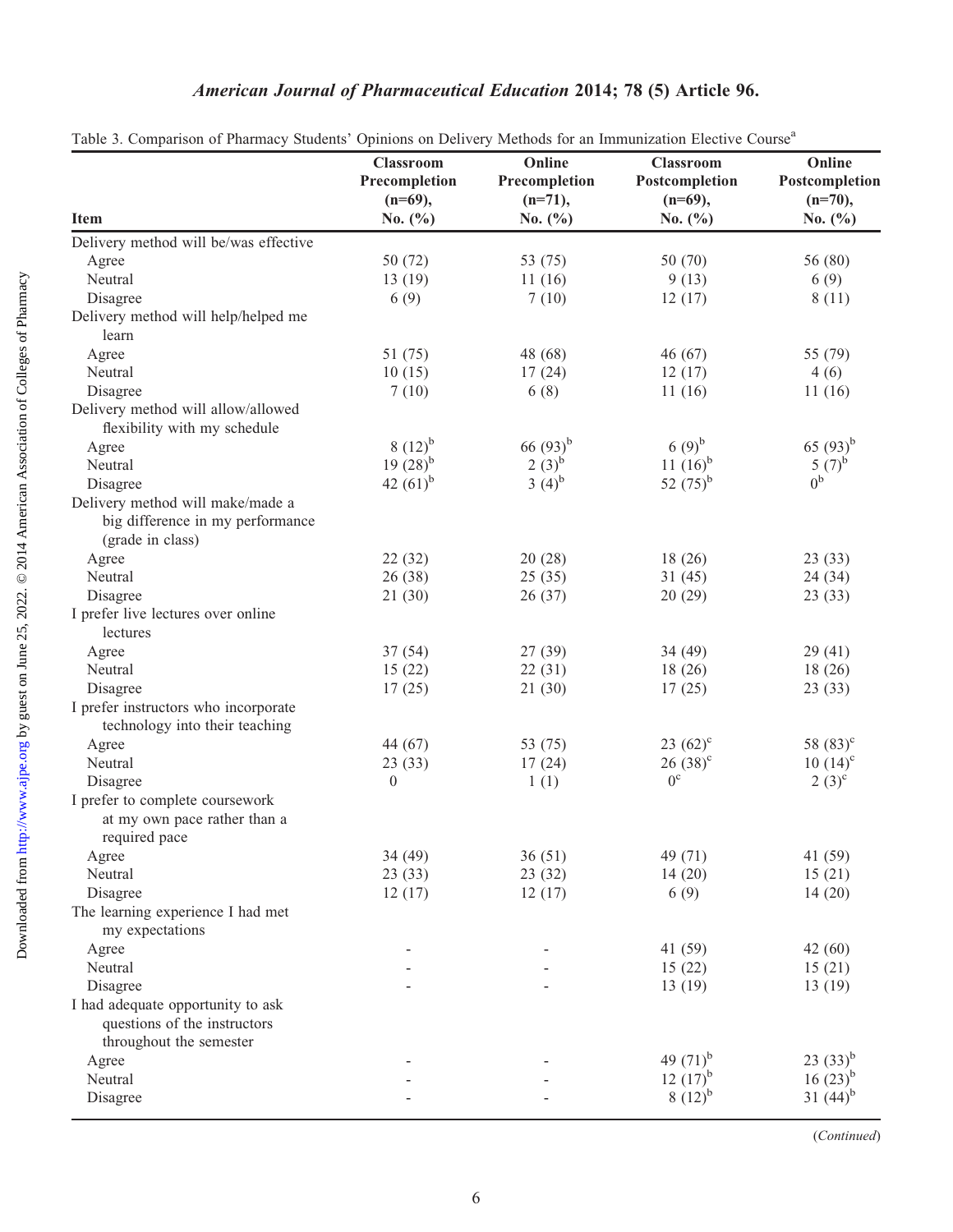|                                                                                                               | <b>Classroom</b><br>Precompletion | Online<br>Precompletion  | <b>Classroom</b><br>Postcompletion | Online<br>Postcompletion  |
|---------------------------------------------------------------------------------------------------------------|-----------------------------------|--------------------------|------------------------------------|---------------------------|
| <b>Item</b>                                                                                                   | $(n=69)$ ,<br>No. $(\% )$         | $(n=71)$ ,<br>No. $(\%)$ | $(n=69)$ ,<br>No. $(\% )$          | $(n=70)$ ,<br>No. $(\% )$ |
| Online courses with no face-to-face<br>interaction should be offered for<br>some School of Pharmacy courses   |                                   |                          |                                    |                           |
| Agree                                                                                                         |                                   |                          | 28(41)                             | 34 (49)                   |
| Neutral                                                                                                       |                                   |                          | 15(22)                             | 14(20)                    |
| Disagree                                                                                                      |                                   |                          | 16(38)                             | 22(31)                    |
| Online courses with some face-to-face<br>interaction should be offered for<br>some School of Pharmacy courses |                                   |                          |                                    |                           |
| Agree                                                                                                         |                                   |                          | 62(90)                             | 58 (83)                   |
| Neutral                                                                                                       |                                   |                          | 4(6)                               | 9(13)                     |
| Disagree                                                                                                      |                                   |                          | 3(4)                               | 3(4)                      |
| All School of Pharmacy courses<br>should be delivered online, with<br>laboratories being an exception         |                                   |                          |                                    |                           |
| Agree                                                                                                         |                                   |                          | 11(16)                             | 14(20)                    |
| Neutral                                                                                                       |                                   |                          | 7(10)                              | 6(9)                      |
| Disagree                                                                                                      |                                   |                          | 51 (74)                            | 50 $(71)$                 |
| I would take a course that is online in<br>the future                                                         |                                   |                          |                                    |                           |
| Agree                                                                                                         |                                   |                          | 46(67)                             | 49 (70)                   |
| Neutral                                                                                                       |                                   |                          | 14(20)                             | 7(10)                     |
| Disagree                                                                                                      |                                   |                          | 9(13)                              | 14(20)                    |

Table 3. (Continued)

<sup>a</sup> For statistical analysis, classroom precompletion was compared to online precompletion, and classroom postcompletion was compared to online postcompletion.

 $\overline{p} < 0.001$ <br> $\overline{p} < 0.005$ 

grades between the 2 groups, including grades on the inclass quiz, online quiz, written vaccine information question, final examination, and the final course grade (Table 4). Student attendance was not taken for the classroom course; however, an attendance count was completed at the beginning of the semester (94% of students attended) and at the end of the semester (93% of students attended the class).

For the online course, information about how often students viewed the online lectures was recorded. Students accessed an onlinelecture an average of 1.8 times. Students watched the lectures at the beginning of the semester more often than at the end of the semester, with the average number of times a student accessed a lecture ranging from 0.95 to 2.99.

Eleven students in the classroom group stated they watched 2 or more lectures online. All students in the classroom group did have 1 lecture that was online, and it is unclear whether students considered that lecture when answering the survey question. Only 4 students in the

|                              | <b>Total No. of Points</b> | Classroom | Online    | D <sup>a</sup> |
|------------------------------|----------------------------|-----------|-----------|----------------|
| Overall course grade         |                            | 3.3(0.6)  | 3.4(0.6)  | 0.55           |
| In-Class quiz                | 20                         | 18.5(1.2) | 18.7(1.1) | 0.25           |
| Online quiz                  | 20                         | 18.7(1.4) | 19.1(1.5) | 0.13           |
| Vaccine information question |                            | 4.5(0.7)  | 4.7(0.6)  | 0.29           |
| Final examination            | 50                         | 40.7(4.8) | 40.7(4.5) | 0.92           |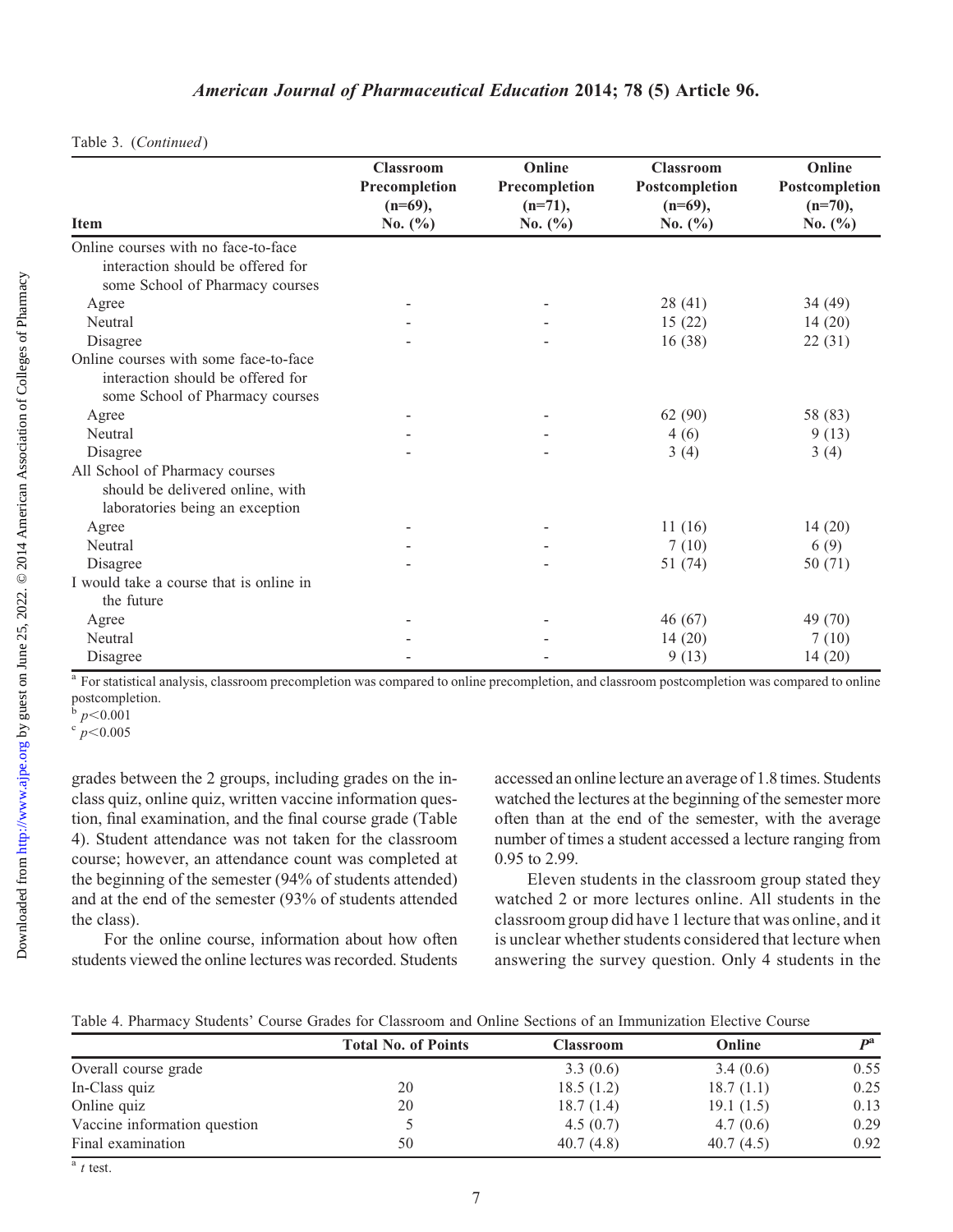online group reported that they attended a classroom lecture.

## DISCUSSION

Students who were randomly assigned to the online or classroom section performed similarly and were generally accepting of the formats. A blended course was defined as a somewhat equal mix of online and in-person lectures and coursework. Blended or hybrid courses have also been defined as 30% to 79% of online coursework, with the remaining percentage face-to-face.<sup>1</sup> All students had taken anintroductory pharmacy practice experience course in the first year ofthe PharmD program that was a blended course, with approximately 70% of the content taught outside of class or online. Students also experienced blended learning in their pharmacotherapy skills laboratories in their second and third years. However, only approximately 50% of students reported they had previously taken a blended course and only approximately 20% of students stated they had taken a course that was mostly online with some face-toface interaction with faculty members. Additionally, some students believed a blended course would include a classroom lecture that had been recorded and posted online for listening to or watching again and mentioned that being able to do so was a benefit of this type of delivery method, even though these characteristics are not consistent with the definition of blended learning. Given the varying responses regarding blended learning strategies, the responses of the 51% of students who stated they would learn more with blended delivery may have little meaning. From their comments, students liked flexibility with coursework and the ability to access course material as many times as they wanted and on their own schedule. They appreciated the interaction with course faculty members, especially to ask questions in real time. Lastly, while they desired flexibility, they liked some aspect of the course to keep them on task to avoid getting behind with course material. Blended courses would meet many of these student preferences. Because it was not part of this study, we do not know if students would have performed better with a blended course as compared with an online course.

The delivery method that students experienced had an impact on their preferred delivery method. As the students had not taken the final examination or been assigned their final grade when they completed the second survey instrument, students' experience in the course had the biggest impact on their preferences at the end of the semester. Three times as many students in the online section preferred an online delivery method at the end of the semester compared to the beginning, whereas fewer students in the classroom section preferred taking a classroom course. As students were most familiar with the classroom delivery

method, they may not have realized they preferred another delivery method and continued taking classroom-based courses because they knew what to expect and could anticipate how they would perform. Exposing students to different delivery methods could impact their future learning, both in pharmacy programs and beyond, with more students taking an online or blended course.

There was no difference in student performance between the 2 groups. While the US Department of Education meta-analysis showed better performance with the online group, the online courses included differed in several ways from the face-to-face courses.<sup>9</sup> In our study, the online and classroom sections were identical, except for how the lecture was delivered to students. When course content was kept the same, several studies have shown no difference in student performance, $^{2,10,12,13,15,20,21}$  while 1 study showed that students in the online group performed better.<sup>11</sup> Specific to our study, students were randomly allocated to their sections for the entire course. One could assume that students would choose learning strategies with which they were most comfortable in order to ensure their success. Because of the limited classroom seating, students were randomly allocated to either the classroom or online section. This study design adds to the body of knowledge.

For study design purposes, the content presented to the online section of students was the exact same as that presented to the classroom section of students. Except for the online section, the lectures were recorded and posted for students to use. While this worked well for the study, it is not the ideal way to set up a truly online course to engage students in learning. Blended learning and online learning that is collaborative or instructor-directed may be more effective than a standard online course.<sup>9</sup> Online courses can be enhanced in several ways. Courses should be designed with learning modules for material to assist students in completing the course on their own and to help them stay on task.<sup>22,23</sup> Interactive activities to engage learners, including multimedia technology such as video and animations, case studies, and quizzes, also can be helpful.<sup>24</sup> Purposeful student-student and student-instructor interaction should be built into the course to further encourage student engagement.<sup>10,22,25</sup>

Course time spent by faculty members was only increased because of the increase in total enrollment. Had the online class included specific learning modules, additional interactive activities, and student-student and studentfaculty interaction, this would have taken much more faculty and instructional technology support time to develop and implement. There would also have been an additional cost to the university to support the course. Faculty time, instructional technology support, and cost all need to be considered when developing online courses.